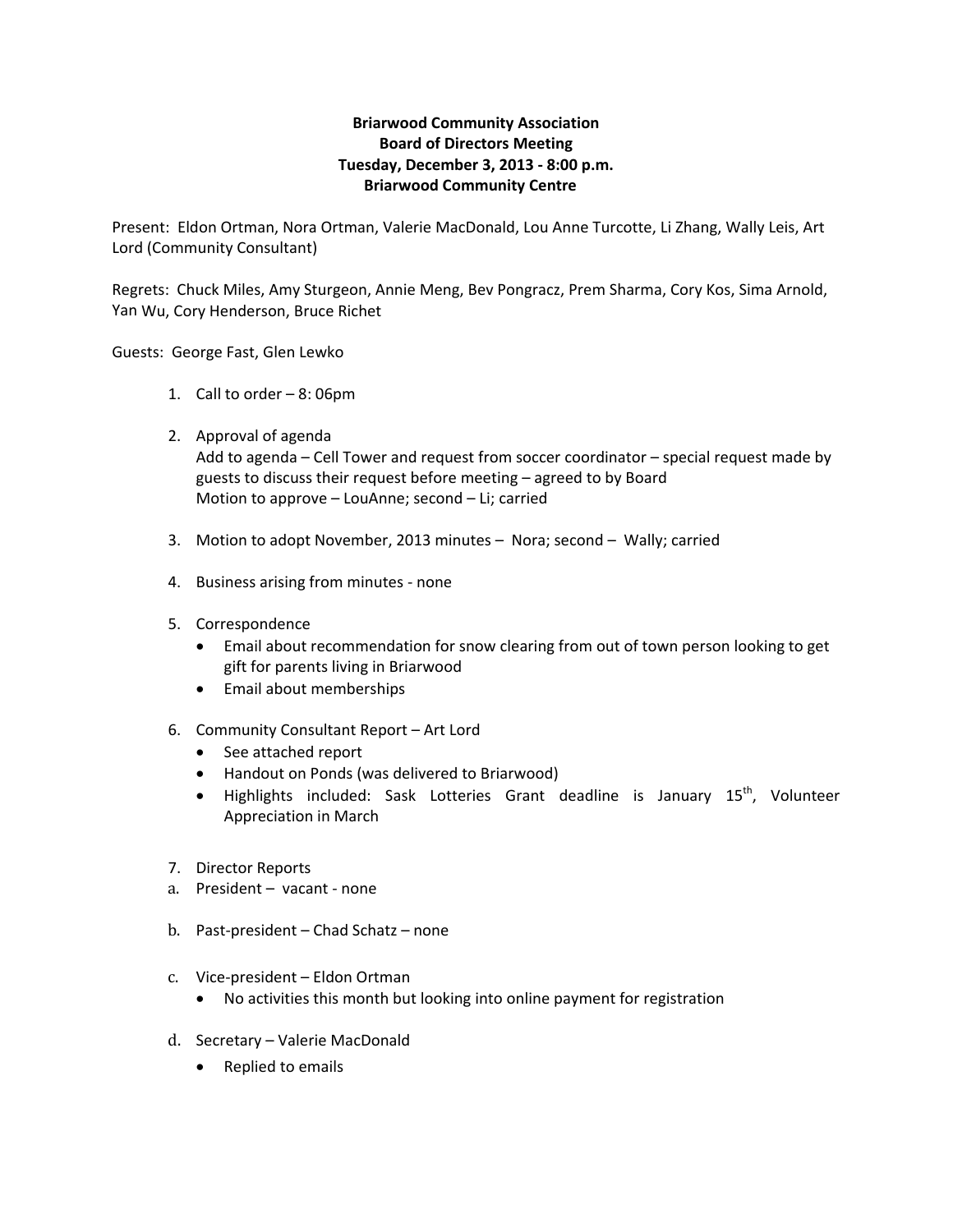- e. Treasurer Nora Ortman
	- See financial report
- f. Indoor Program Coordinator Sima Arnold
	- Registration on January  $2^{nd}$ , online registration from Dec 16-31
	- Added Zumba, Kettlebell Level 1 and Tabata class to the Winter program lineup.
	- Paid instructors for the Fall programs
- g. Team Sports Coordinator vacant ‐ none
- h. Communications Coordinator Li Zhang
	- Updated website (added Children's Party and registration info)
	- Redesigned and created December newsletter
- i. Civics Coordinator Bruce Richet ‐ none
- j. Parks and Green Space Coordinator Cory Henderson ‐ none
- k. Volunteer/Membership Coordinator Amy Sturgeon ‐ none
- l. Rink Coordinator Chuck Miles ‐ none
	- Put on a mini Pond Rink information seminar for Lakeview and Rosewood Community Associations
	- Upcoming month will get rink into operation once ice is at a safe thickness
	- Will have enough firewood for the season from last year
	- Will have to swap out sweeper wheels. Tried a set of foam filled wheels in spring but now get flat spots in them from sitting and do not go back into shape due to the cold operating temperatures.
- m. Recreation Centre Lou Anne Turcotte
	- 4 rentals in November
	- answered emails and phone calls about rentals
	- coordinated key pickup and drop off and rental payments
	- coordinated cleaning of centre and checked supplies and ordered as needed
- n. Social Bev Pongracz
	- See Old and New Business for details
- o. Director‐at‐large Prem Sharma ‐ None
- p. Director‐at‐large Annie Meng None
- q. Director‐at‐large Wally Leis None